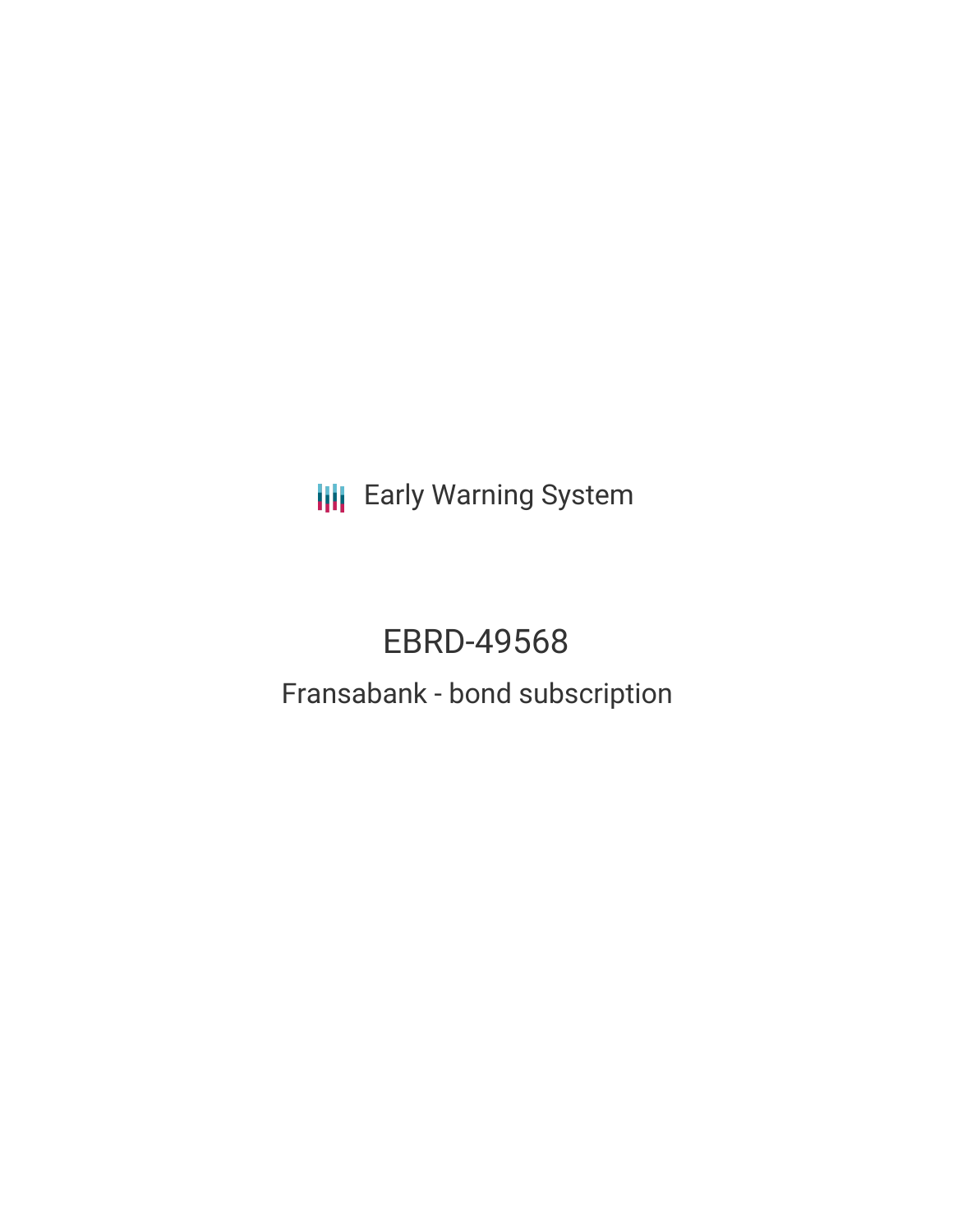

## **Quick Facts**

| <b>Countries</b>               | Lebanon                                                 |
|--------------------------------|---------------------------------------------------------|
| <b>Financial Institutions</b>  | European Bank for Reconstruction and Development (EBRD) |
| <b>Status</b>                  | Approved                                                |
| <b>Bank Risk Rating</b>        | FI                                                      |
| <b>Voting Date</b>             | 2018-03-14                                              |
| <b>Borrower</b>                | Fransabank SAL                                          |
| <b>Sectors</b>                 | Finance                                                 |
| <b>Investment Type(s)</b>      | Loan                                                    |
| <b>Investment Amount (USD)</b> | $$15.00$ million                                        |
| <b>Project Cost (USD)</b>      | \$60.00 million                                         |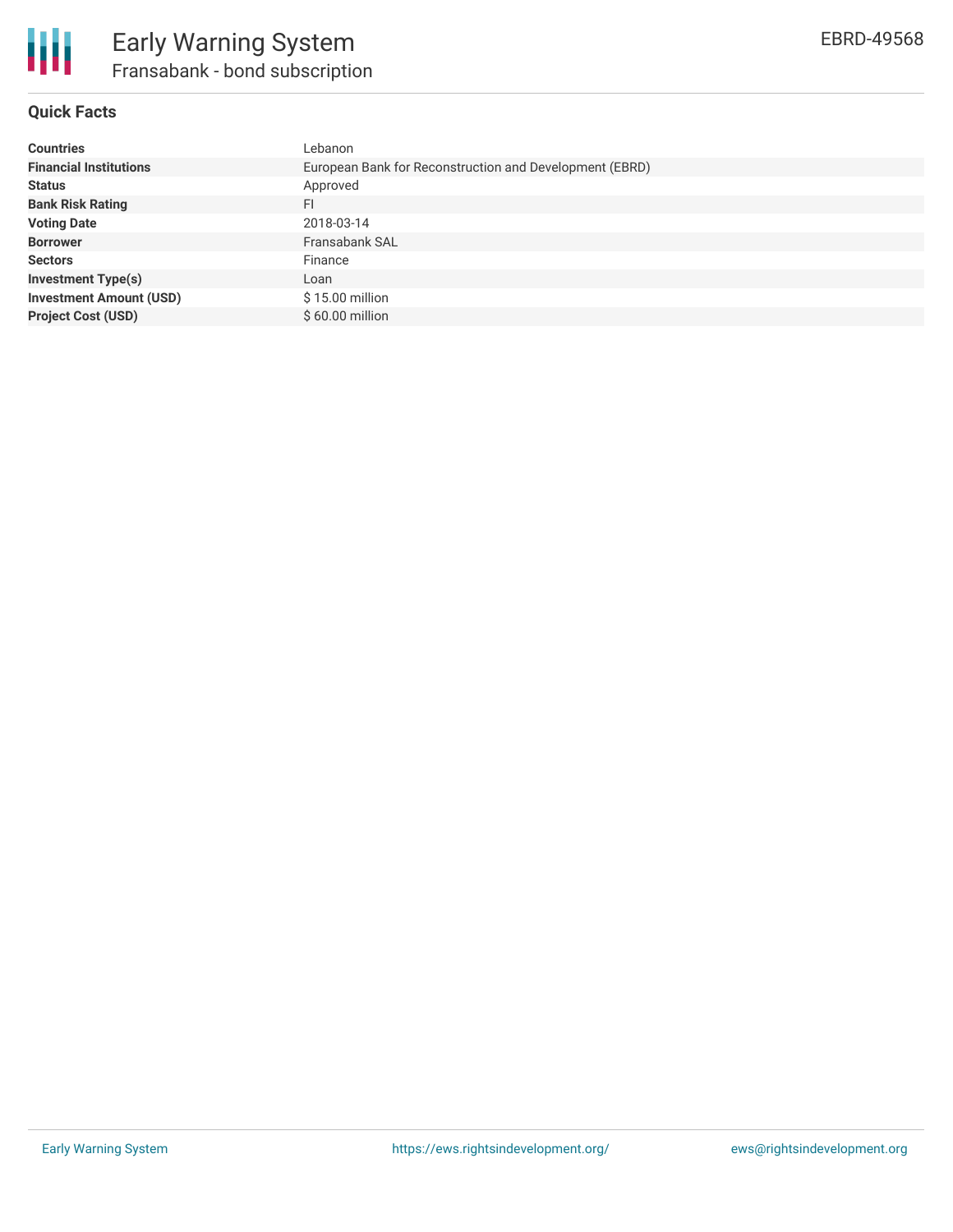

### **Project Description**

The project aims at increasing financing of projects for commercial energy efficiency, renewable energy, and green buildings in Lebanon.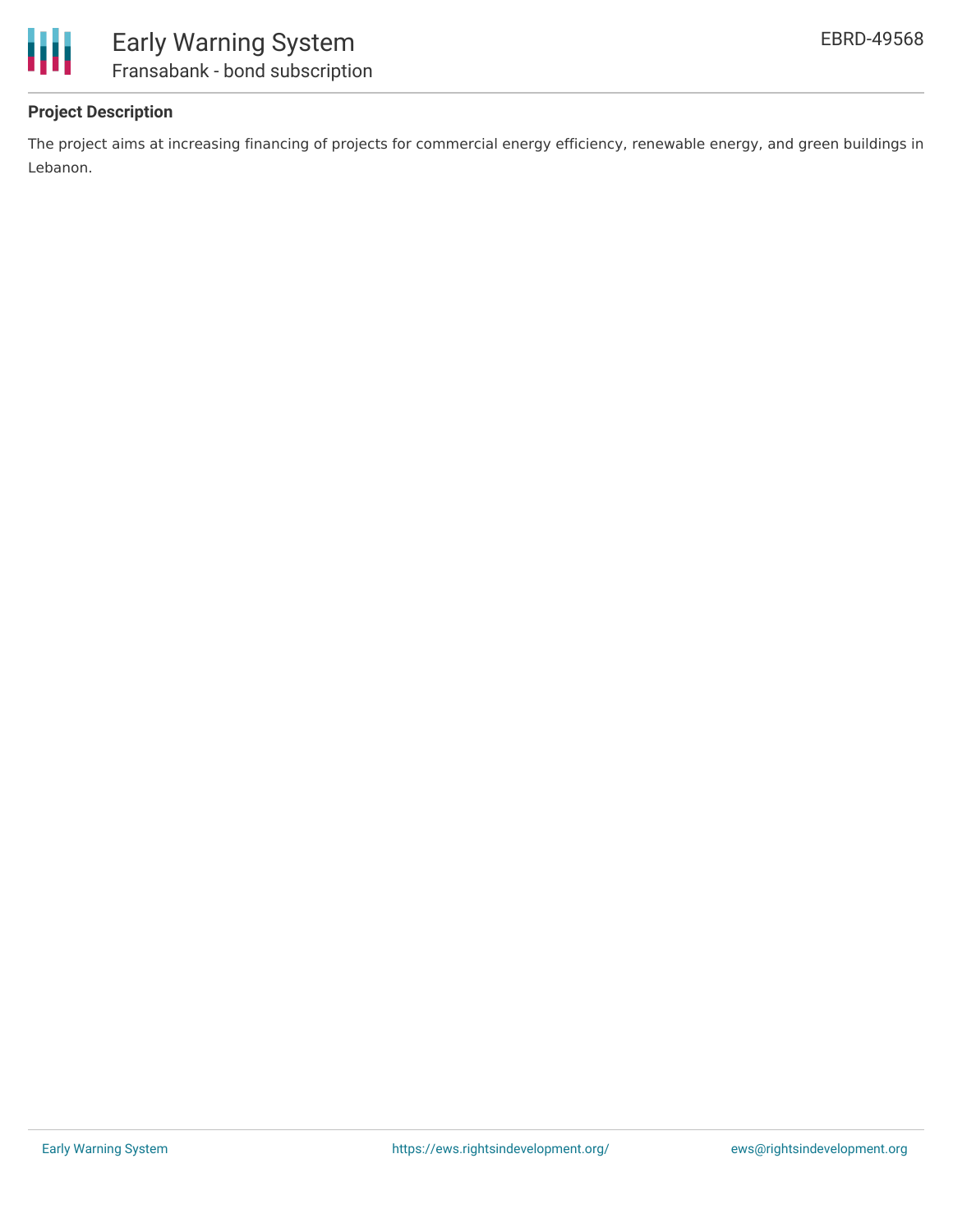#### **Investment Description**

European Bank for Reconstruction and Development (EBRD)

IFC - 45M

EBRD - 15M

Total - 60M

#### **Financial Intermediary**

Financial Intermediary: A commercial bank or financial institution that receives funds from a development bank. A financial intermediary then lends these funds to their clients (private actors) in the form of loans, bonds, guarantees and equity shares. Financial intermediaries include insurance, pension and equity funds. The direct financial relationship is between the development bank and the financial intermediary.

[Fransabank](file:///actor/356/) SAL (Financial Intermediary)